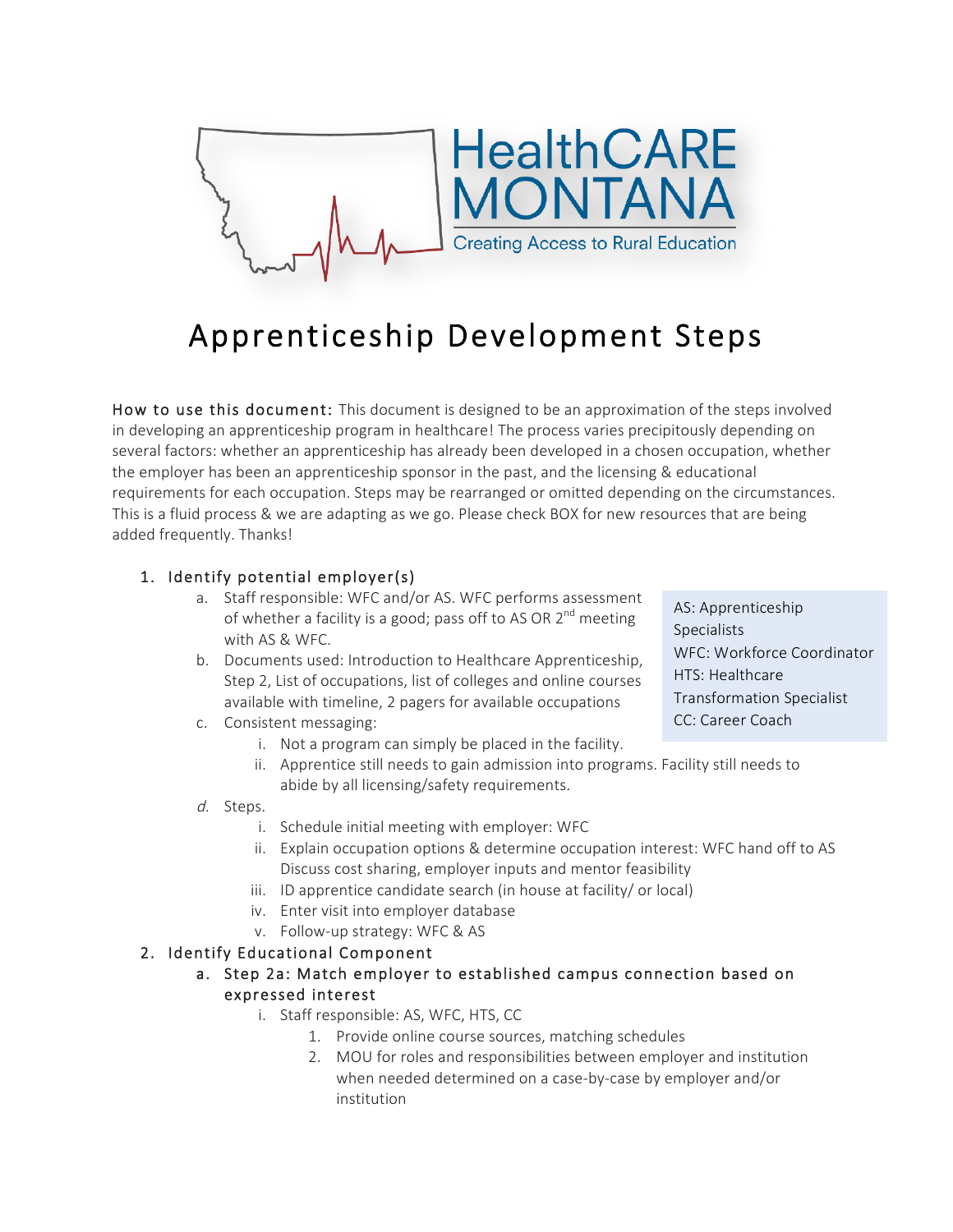- 3. Example MOU in box.
- ii. Documents used: HTS use apprenticeship for campuses doc

# b. Step 2b: ID curriculum (if not already established)

- i. Staff responsible: AS as lead. WFC, HTS, CC serve as resources.
	- 1. HTS is point of contact-they determine campus POC
	- 2. Meet with potential partner schools, an appropriate staff
	- 3. Inform of process, benefits and responsibilities: AS
	- 4. ID online sources, matching schedules
	- 5. Prepare student-apprentice for learning and program acceptance-CC, HTS, AS
	- 6. Solidify partnership and next steps-AS
	- 7. AS will do follow up
- ii. Documents used: HTS Use apprenticeship for campuses doc

## c. Step 2c: Facility hosts relevant instruction in house

- i. Staff responsible: AS
- ii. Steps:
	- 1. Facility decides to deliver in house curriculum
	- 2. AS verifies meets all licensing & educational requirements
- iii. Documents used: 2 pager on each occupation

## 3. Check licensing requirements

- a. Staff responsible: AS
- b. Federal Apprenticeship standards, State standards, Board of Nursing, DPHHS, etc.
- c. Develop basic course/ training outline and make sure it meets requirements
- d. Send out to relevant parties i.e. HTS, WFC

#### 4. Adapt standard model for the occupation with OJT & Didactic specifics for the employer

- a. Staff responsible: AS, with HTS helping find contacts, etc
	- i. Send to DLI Apprenticeship leadership & Colleges for approval through their system(s)
	- ii. Document course options, etc. with DLI paperwork

## 5. Employer identifies individuals to serve as mentors/supervisors

- a. WFC, AS & HTS can assist with this
- b. However, ultimately making sure corresponding to all licensing/educational requirements is the employer responsibility.

## 6. Employer identifies apprenticeship candidates

- a. DLI/HCMT representatives not directly involved, but can assist if the employer
- b. AS makes sure employer understands the probation period. They are responsible for recruiting quality apprenticeship candidate. However, there is a period in which either party can cancel the apprenticeship agreement with no penalties.

## 7. Consult with local Job Service and DLI

- a. Staff responsible: AS, WFC, CC assist with contact info and resources
	- i. CC can provide referrals and resources to student
	- ii. Discuss possibility of partnership with local Job Service and discuss apprenticeship sign ups
	- iii. Inform leadership at DLI and discuss next steps

## 8. Apprenticeship Registration (!)

a. Staff responsible: AS